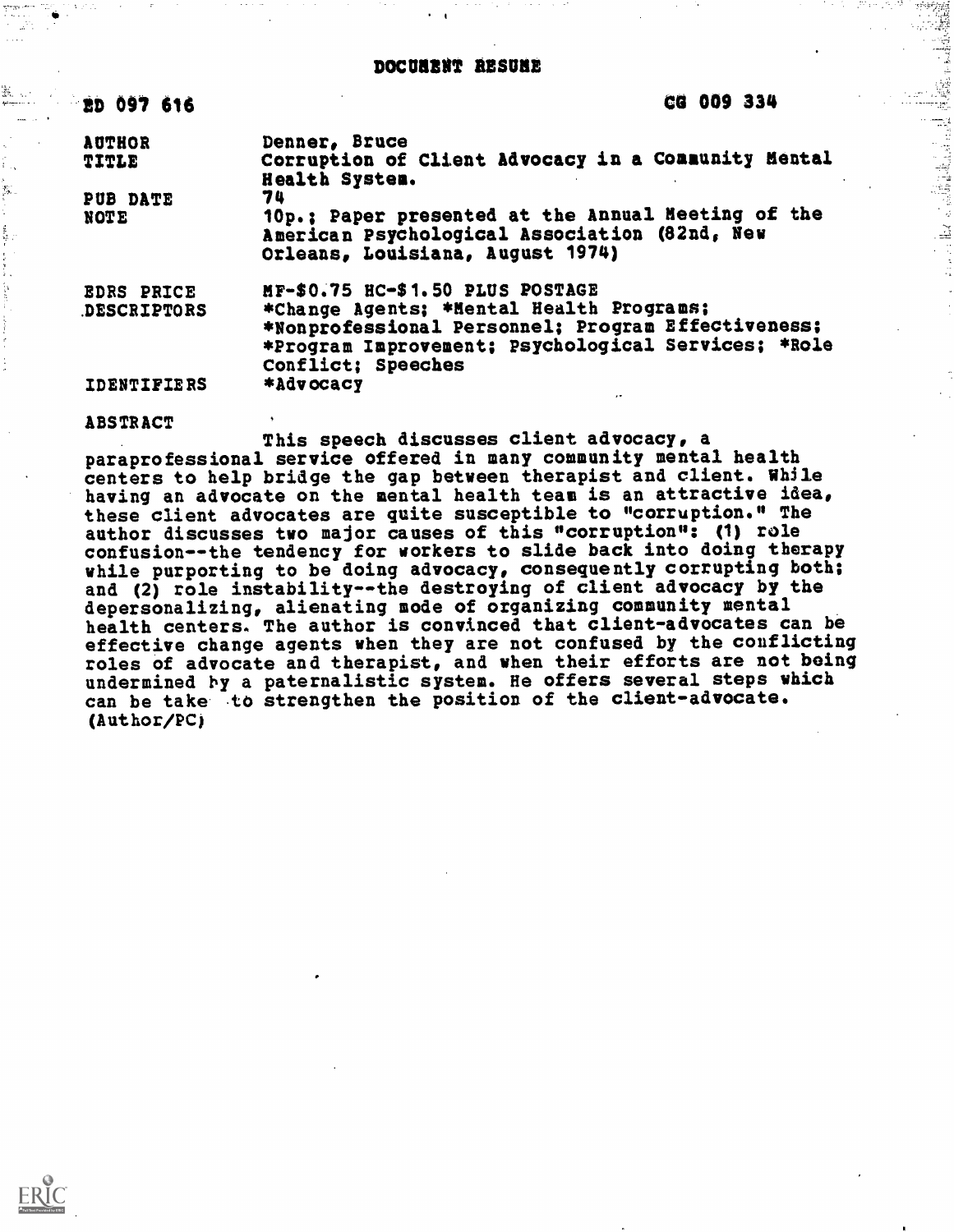## BEST COPY AVAILABLE

111/1 ESSE EN ESSENTING<br>1950 ESSENTING<br>1950 ESSENTING Bruce Denner  $\frac{3}{2}$   $\frac{3}{2}$   $\frac{3}{2}$   $\frac{3}{2}$   $\frac{3}{2}$   $\frac{3}{2}$   $\frac{3}{2}$   $\frac{3}{2}$   $\frac{3}{2}$   $\frac{3}{2}$   $\frac{3}{2}$   $\frac{3}{2}$   $\frac{3}{2}$   $\frac{3}{2}$   $\frac{3}{2}$   $\frac{3}{2}$   $\frac{3}{2}$   $\frac{3}{2}$   $\frac{3}{2}$   $\frac{3}{2}$   $\frac{3}{2}$ **= description**<br>= goepisted INE<br>DIE EINE<br>DIE EINE<br>DIE EINE

Corruption of Client Advocacy in a Community Mental Health System\*

Community Mental Health Program, Illinois Mental Health Institutes ... Search

Critics of traditional psychotherapy have argued convincingly that the  $\circ$   $\circ$ poor and the disedvantaged benefit little from conventional insight-oriented LAJ therapy (Cuerney, 1969; Cowen, Gardner, & Zax, 1967). The argument is by now very familiar. The traditional therapist is seen as aloof and as uninvolved in his client's reality, and generally not interested in such matters as paying the rent; rather, the conventional therapist is preoccupied with the client's intra-psychic life.

Reccatly come (Lerner, 1972; Lotion, 1973) have wondered whether the objectiaa is valid for all types of verbal insight therapy and for all poor people. Nevertheless, there was sufficient evidence that the traditional mental health system discriminated against the poor (Riessman, Cohen, & Pearl, 1958) to warrant training a new kind of therapeutic helping agent, the clientadvocate. The advocate, often a paraprofessional, is trained to bridge the gap between helper and client. He is dedicated to the task of solving reality problems and is not adverse to leaving his office to go into battle in the community setting where the problems originate. On paper this is a very attractive idea. Practically, though, client advocates are quite susceptible to corruption.

This paper will discuss the following causes of the advocate's corruption: 1) Role Confusion - the tendency for workers to slide back into doing therapy while purporting to be doing advocacy, consequently corrupting both; ard 2) Role Instability - the destroying of client advocacy by the depersonaliziug, c: alienating 4lode of organizing community mental health centers.

> \*Paper presented at the annual meeting of the American Psychological A ociation, New Orleans, Louisiana, 1974.

 $\frac{1}{2}$ 

 $\sqrt{D}$ 

È.

<u>م حي</u>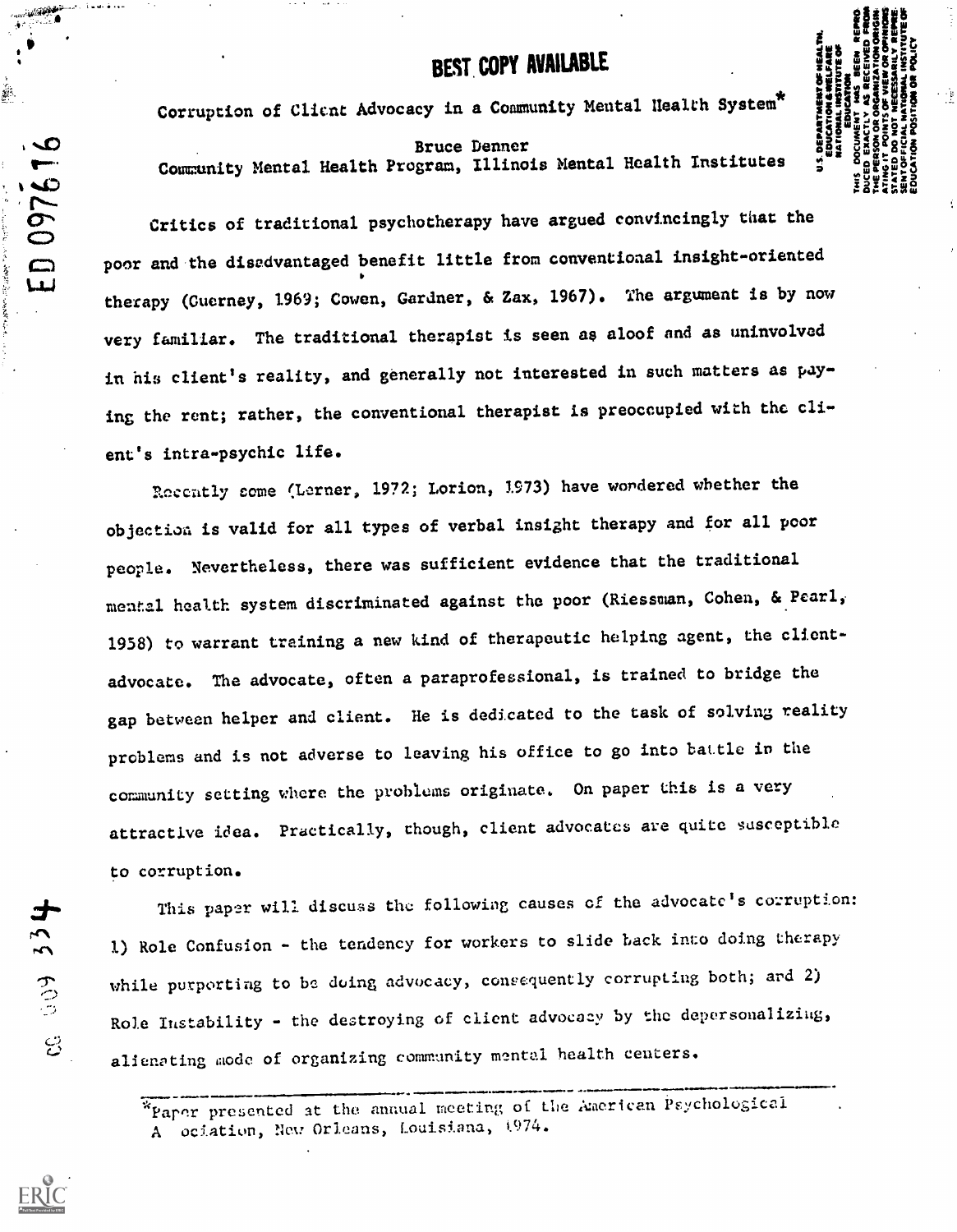Role Confusion. Although the role of the client advocate can be spelled out in detail, it is difficult to distinguish clearly between behaviors appropriate to his role and those defined as "psychotherapy." Advocates, especially community workers, tend to be very ambivalent. about the traditional therapeutic style. On the one hand, they tend to reject the style because it seems decadent, snobbish, and unresponsive to human misery. On the other hand, they are inclined to envy the strength of the traditional therapist who refuses to be manipulated by his client's sufferings. While community workers admire the professional who can make clever interpretations, they feel more comfortable giving direct advice. To further add to their uncertainty, advocates are encouraged not to foster dependency in their clients, but are also told to be as helpful as possible. The advocate is instructed not to interpret a client's repeated lateness for appointments but rather to arrange for a more convenient time. Yet in doing so the advocate may come to feel that he is infantilizing his client by protecting him. against the reality that adults have to learn how to get places on time. The advocate must be continually avoiding both overcontrol and irresponsible detachment.

In a community clinic serving a black ghette population where most clients are alcoholic, community workers struggle with the problem of clients who drink away their welfare checks without a thought for tomorrow. One worker, preoccupied with this problem, hit upon the idea of asking the welfare department to withhold the money after an excessive drunk or to give the money to the worker so that he could control the case flow in such a manner that socially acceptable behavior would be rewarded and the rest punished. While the plan was practical, it was inconsistent with the implicit anti-institutional principles of client advocacy. In this situation, the advocate was not joining his client in fighting alcoholism, but rather, out of confusion and poor judgment, he decided to function as a therapist who was prepared to influence his client



 $-2 -$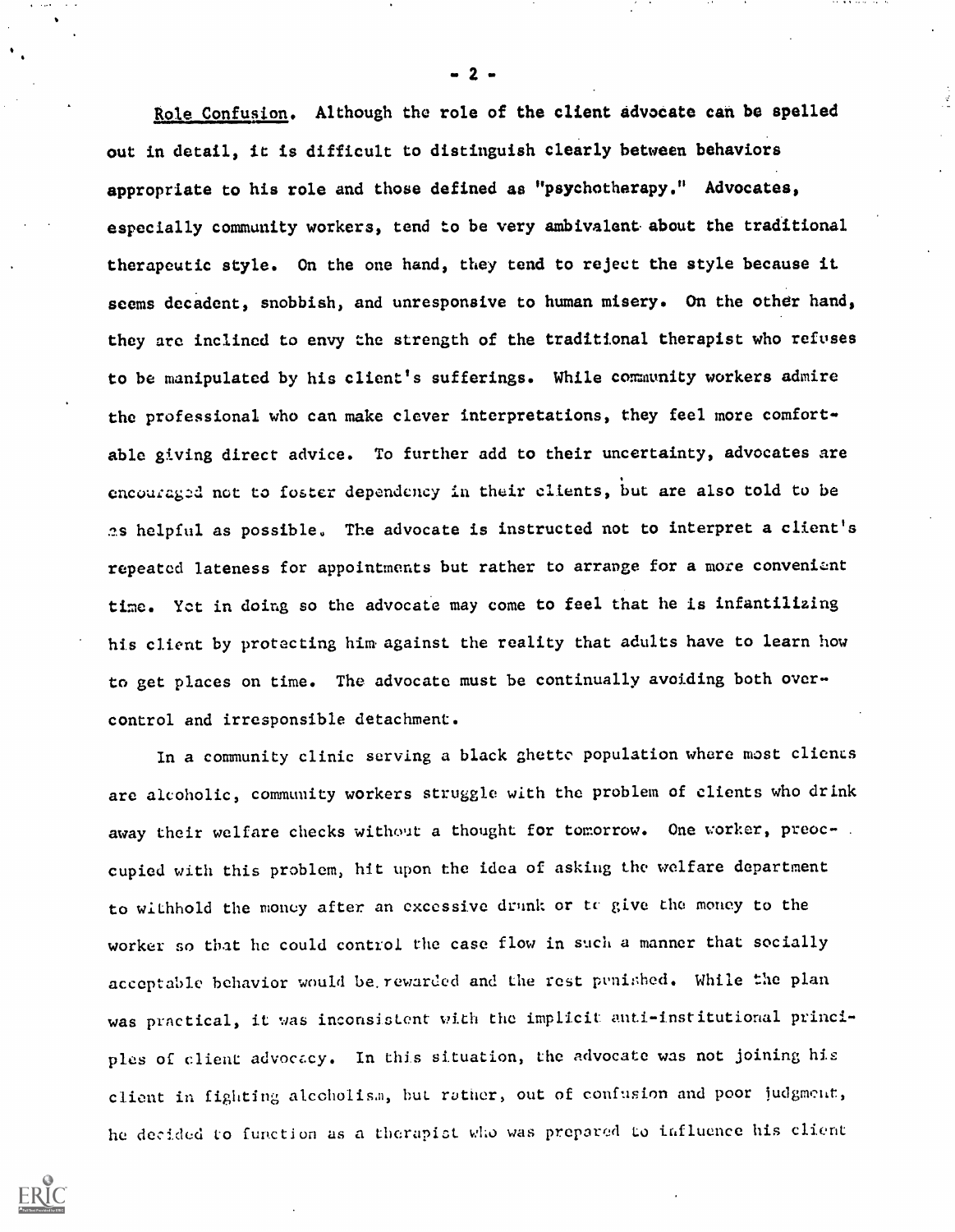for his own good. In this setting, the worker acted like a behavior modifier. How do you explain this transformation from client-advocate to behavior modifier? While he should be fighting.to reverse the conditions that lead to drinking, the worker ends by punishing the drinker. Perhaps, faced with the incredible task of altering the noxious environment that fosters alcoholism, the worker resorts to client control.

Another example from the same community mental health center. A community nurse, who sees herself as a client-advocate, found that a young man was destroying himself with barbiturates and speed. He came to her asking for medication to counter the effects of the illicit drugs. He asked for little else. She refused to give him more drugs, but could not tolerate his breaking off contact with the clinic. So she contacted a friend, the local narcotics agent, and arranged to have her client busted. She planned to precipitate a crisis which would give her more leverage in influencing him to give up drugs. Instead he went to jail. It is ironic that a client advocate utilized one of the most arbitrarily oppressive agencies as a means for controlling her client. Yet, from her viewpoint, some action was called for to prevent this young man from killing himself. It was very clear that the nurse did not casually conspire to bust her client, but decided on this strategy after considering alternate ways of helping him. The sad truth, though, is that he did not want her help. He wanted drugs. Since she could not identify with his initial goals and could suggest any other reasonable ones that she felt able to work for, she substituted some of her own. She slid back into the therapist role, a very manipulative one reminiscent .of the roles assumed by some family therapists (Zuk, 1969; Haley, 1973).

Another tale from the same place. A teenage girl was hospitalized by a psychologist because he felt that at that time she could benefit most from a short inpatient stay. She want tc the hospital reluctantly, but he felt that

.3.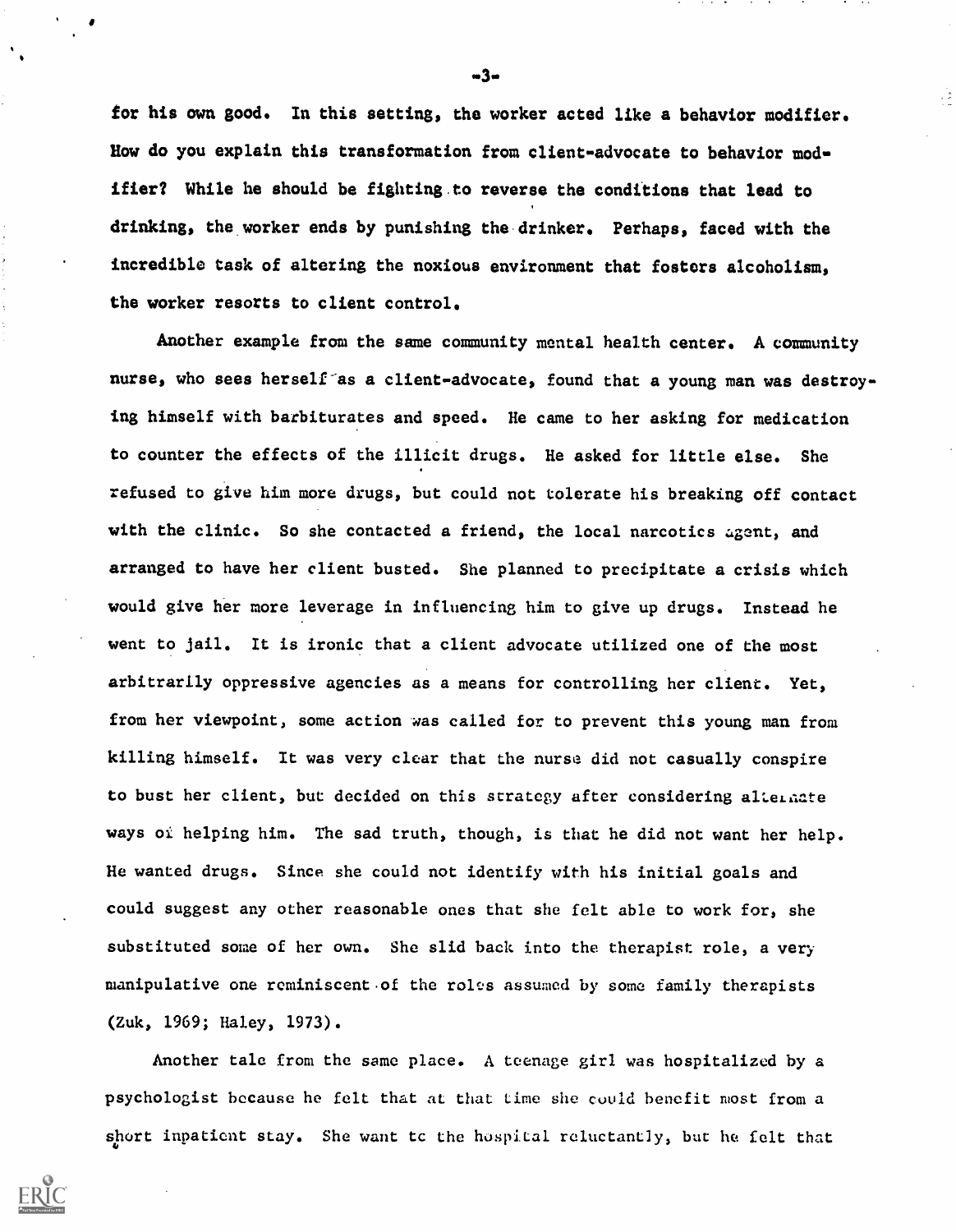he was advocating what was best. Later that day her boyfriend went to the outpatient clinic and angrily accused the psychologist of imprisoning his girlfriend. The psychologist told him. to mind his own business, and the argument became so heated that both threatened to call the police on one another. Luckily for the boyfriend, neither did. This young man desperately needed an advocate at the clinic, but of course, he had none in the staff since they all saw him as the enemy. Was he not trying to disrupt a therapeutic program? In this particular example the entire staff of client advocates became transformed into therapists bent on protecting their right to make decisions for clients. Naturally, some saw themselves as the girlfriend's advocate. Had she been there, though, she would probably have been on her boyfriend's side.

There are lessons here. Client-advocates are easily done in by the fact that the reality problems facing most clients are much more difficult to change than the clients themselves. It is understandable that people with strong commitments to helping others, faced with intractible social conditions, resout to almost anything to increase the chance for success. And, paradoxically, their orientation to act directly upon the world, to work towards concrete reallife goals, leads them to manipulate and control the behavior of their client in the outside world. They are not content only to score gains in the consulting room by making fancy interpretations, although surely some would like to be able to do so. Above all they want real success. Perhaps, advocates need to learn to accept defeat.

Kole instability. There are client-advocates who can restrain themselves from becoming coercive therapist. Even so, these advocates in community mental health settings are often faced with a conflict between their job description and the role the systems forces them to play. Centers which include outpatient. community-based. clinics, impatient services, day hospitals, and the like,

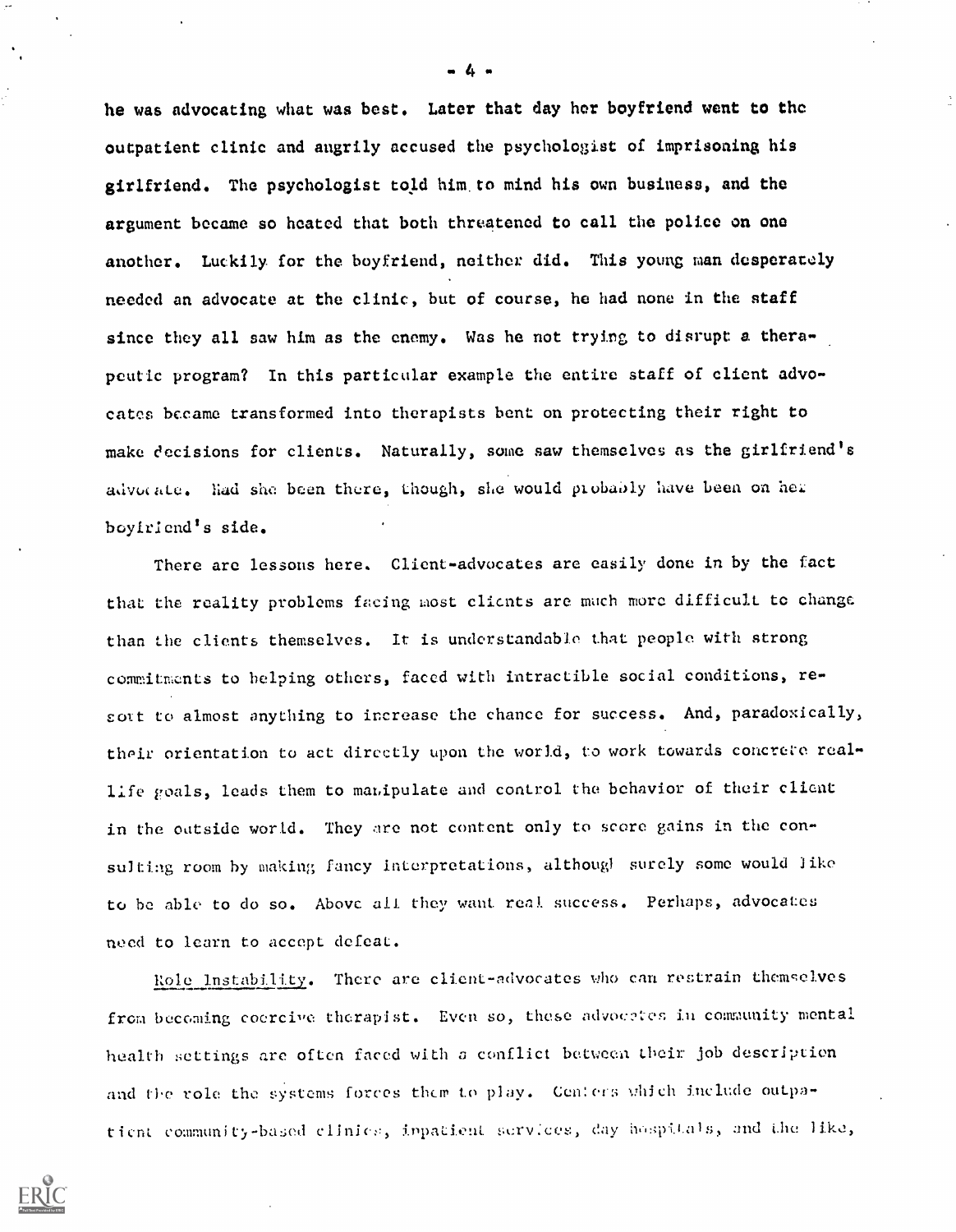frequently are organized in the image of the factory (Denner, 1973). Community mental health theorists contend that the traditional social-welfare agencies and mental health institutions have become unresponsive to the sufferings of large numbers of people who cannot purchase care on a fee-forservice basis. The theorists conjure up a picture of a helpless person being shuttled back and forth between callous, distant workers who are affiliated with unconnected, fragmented services. The cure suggested for this Kafkaesque pattern of rejection and referral is both continuity of care, i.e., the linking of service delivery components; and client advocacy, i.e., the fighting for patient's rights to treatment and service. However, in a large comprehensive center continuity is mostly administrative and advocacy is largely epiphenomenal. Ccntinuity is often brought about by bringing together program chiefs for periodic coordinators meetings. But since mental health practice is so vague in its method and intent, all that can usually be agreed upon are such technical questions as the number of days a patient can remain in the hospital or where a client goes after a period of time. In this way the various services take their place on the mental health assembly line, inevitably depersonalizing the relationship of staff and client. In this climate client-advocacy is illusory.

In this type of system the advocate is caught between his loyality to the system and to his clients. For example, inpatient workers, including psychologists are called "expediters" in one comprehensive center because their responsibility is too see that their clients obtain the services prescribed by the clinical team and to make certain their clients know the plans for aftercare. Because the expediter works in conjunction with the clinical workers, he has easy access to the information which must be transmitted to the client. But this closeness makes him less likely to be critical of them. The expediter is really in no position to criticine his peers. In fact, expediters usually



 $-5-$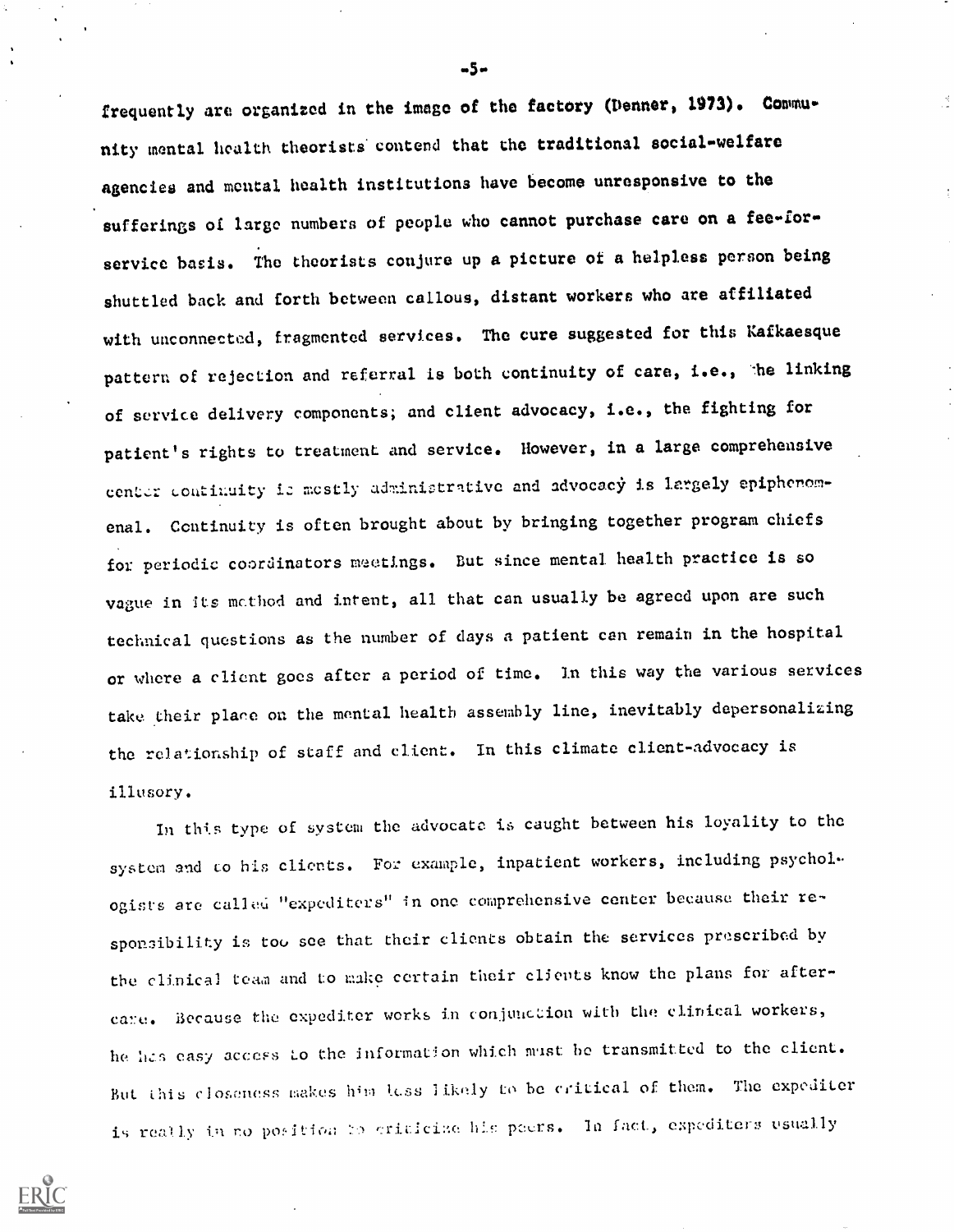feel closer to their co-workers, who are more like them in background and attitudes, than to the patients, with whom they should identify. The clinicians, moreover, exploit this relationship by involving the expediter in patient management. Usually this takes the form of the clinician's asking the expediter how the patient is coming along. Since psychotic people have little credibility, any discrepancy between the patient's story and the clinician's is usually taken to mean, by both expediter and the clinical team, that the patient's judgment is still impaired. Thus, the expediter, who is supposed to be the patient's broker, winds up working for the clinicians. The expediter-advocate is co-opted by the system.

Another example from the same setting. A middle aged black veman, living with her sister's family, would routinely be seen in the hospital. lobby. She was known by the receptionist as a former day hospital patient who had long been released. The receptionist grew tired of asking the lady to leave every day and finally called the day hospital administrator. He spoke to the woman; who asked to be re-admitted to the day hospital. She missed her friends and the activity. The administrator said that it was impossible to re-admit her since she was no longer ill. The woman-persisted in coming every day to the hospital lobby and eventually the day hospital administrator elicited the help of a community worker from the satellite clinic in her neighborhood. The administrator asked the worker, a person who identified himself as a client advocate, to help persuade this lady not to come to the hospital. The community-advocate agreed to speak with the woman. She told him that her sister and borther-in-law opposed her staying home alone after they went to work in the morning. Each morning they would wake her and force her to leave vith them. Since they did not trust her home alone, they did not provide her with a hey. She was told not to return home until the evening when poth chase home from work. There was not much to do in the neighborhood, and it was winter, so she decided to go to



. 6 .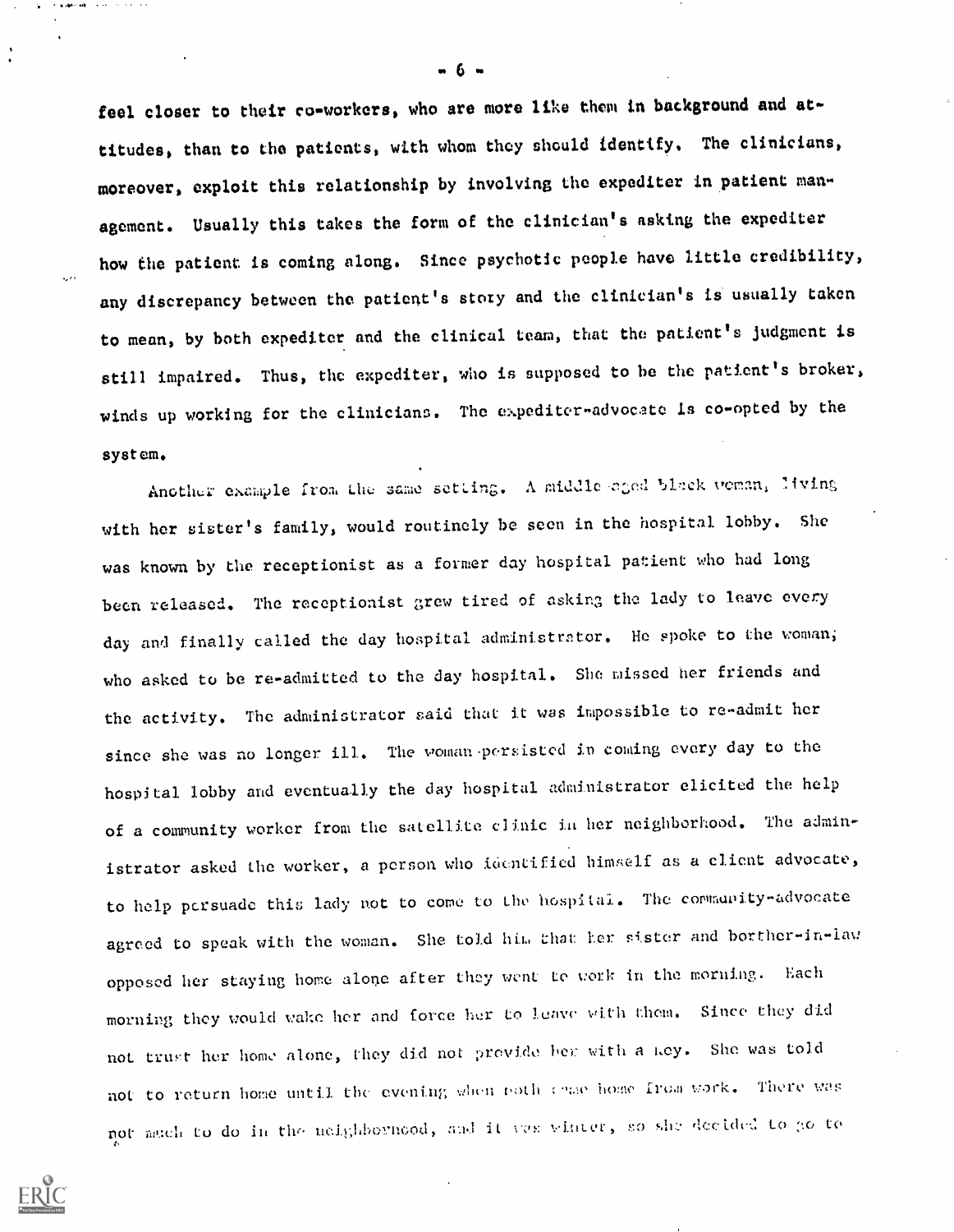the one place where she felt safe and where she knew there were friends and things to do. Since the community worker was not responsible to the hospital administrator, he could have sided with the former patient against the hospital system. But he did not, mostly because he agreed that only sick people should be attending day hospital. So he tried to convince the family to give this woman a key to the apartment. By taking this line of action, he was protecting the system against having to deal with the former patient's needs. He was helping to maintain the insanity of a system that rejects reasonable requests because they come from healthy people. Apparently, the community worker could so easily side with the institution because he was mystified by its rules and regulations. He actually believed that the day hospital was a specific sort of treatment, like a kind of medicine, which was only appropriate in certain dosages for certain people.

Some Recommendations. I am convinced that client-advocates can be effective change agents when they are not confused by the conflicting roles of advocate and therapist and when their efforts are not being undermined by a paternalistic system. Some obvious steps can be taken to strengthen the position of the client-advocate. Clearly, advocates are less likely to slide back into the therapist role if they are not assigned any traditional mental health responsibilities, and if they are not responsible to mental health administrators. Unfortunately, this is not common practice in community clinics that serve the poor. There staff are likely to mix advocacy with therapeutic strategies. Typically a community worker begins as an advocate working on reality problems facing a client. For example, a woman asked for help in obtaining a divorce and was provided with legal counsel and a supportive woman's group. She continued to meet her advocate to plan for her future without her husband, and yet, every now and then, she sabotaged their efforts by encouraging her husband to visit with her late at night. At this point the advocate perceived



.7.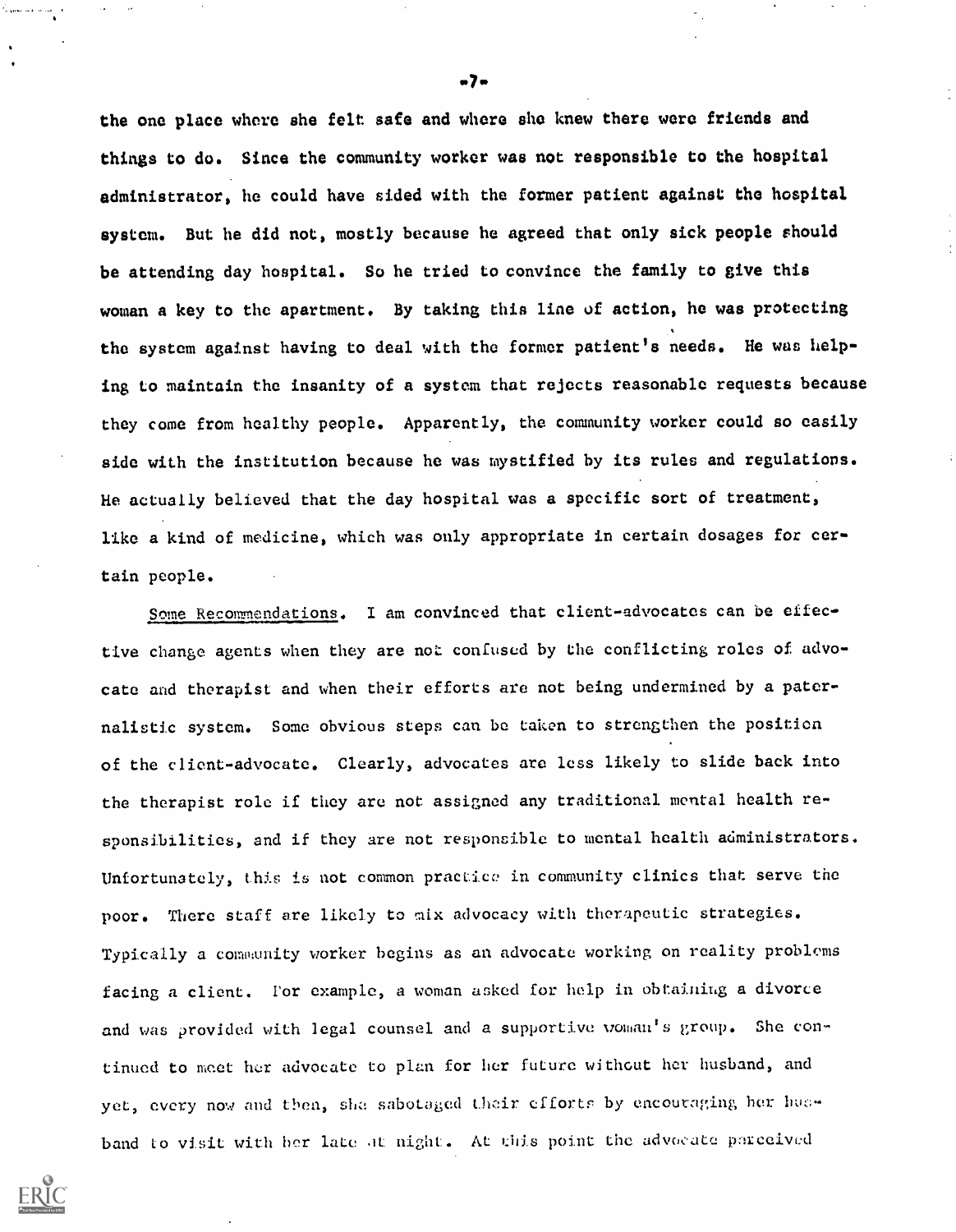that his client was ambivalent, perhaps neurotic, and proceeded to therapizo her. From my point of viev, 'this shift from advocacy to psychotherapy set the stage for corruption. Under tho guise of doing psychotherapy, the worker could manipulate and influence his client in a way that would be unthinkable if the worker remained an advocate. Clearly, working with and for mental health professionals hastens corruption.

I would recommend a separate office of client advocacy associated with but not subordinate to a mental health bureaucracy. Advocates working out of this office would be concerned solely with solving practical problems and not with the client's mental health. The workers would be trained to expect people in crisis to behave inconsistently and to make unreasonable demands. But I would emphasize that the advocate's task is to sert out the relevant issues and develop a strategy that has a good chance of success no matter how deviant the client behaves. Psychotic, and other kinds of bizarre and irrational behavior would be treated like obstacles to be overcome not behavior to be changed. The advocate would be prepared to set the limits of his responsibility. When and if a client became totally irrational such that the worker could no louger count on his cooperation, the advocate would point cut to his client that he cannot be effective without the client's continuing cooperation. Aevocates mist be prepared not to work for people they cannot understand or for people who are forever destroying their efforts.

For some, especially those who see the poor as inadequate, helpless children, this may seem to be a harsh, rejecting solution. It is my impression, though, that the poor and the disadvantaged behave no differently with their assigned advocates than the middlc-class do with their hired lawyers. People always ask for help and then make it difficult for the helper. Still most prople reseas being placed in a patient rele if they do not perceive themselves: as sick. It is my impression that conce working class people who come to commu-



.8.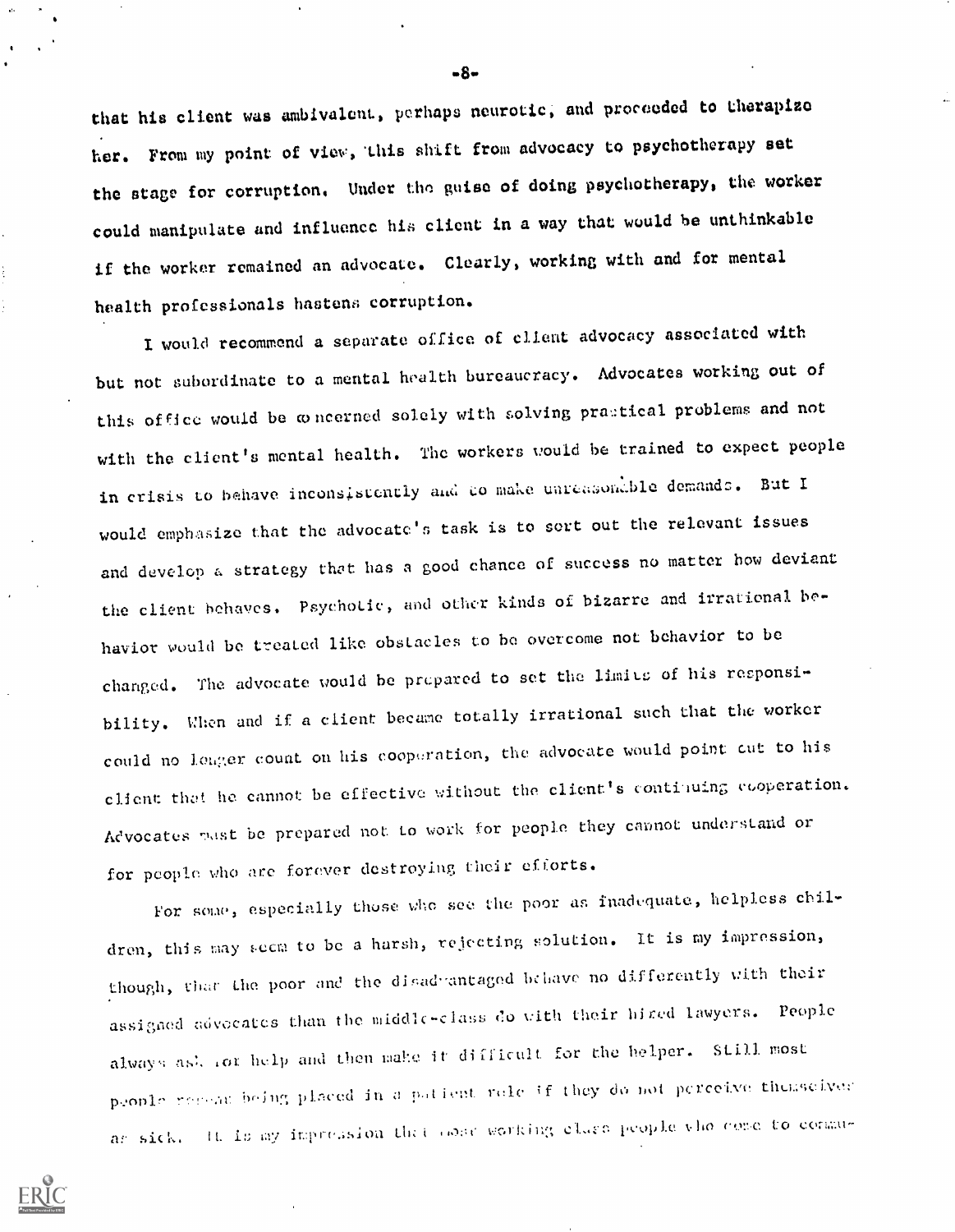nity elimin troubled by you're and psychological problem wald detect to set their psychological problems aside in order to work on the social ones. Lawyers often instruct their clients on how to best use their services. Advocates should do the same. Most people, however, would not permit their lawyer to bocbme their therapist. Unfortunately, the poor are rarely in the position to restrain their clinic appointed advocate.

Ė.

My feeling is that the original proposal for a helping agent who is concerned primarily with the reality needs of his client was basically sound. There is no question but that the poor, and the not so poor, suffer because they are not in control of their lifes. All of us are badly in need of allies. The mistake, where the program went awry, was to encourage traditionally trained mental health workers to behave like advocates and to place specially trained advocates in conventional mental health systems. In the first instance, the workers are prone to role confusion, while in the second, the workers are likely to suffer from role instability. As we have seen, when a traditionally trained worker finds that he cannot cope with his client's reality problems or when the client himself refuses to deal with the reality issues, the worker is inclined to fall hack upon the strategy of changing the client. And we have seen how a specially trained client-advocate working in the context of a community mental health center is co-opted by a system based en the ideology of changing the petson rather than society.

Finally, it must be recognized that just as the impulse to change people tends to block the impulse to change social conditions, programs for social change tend to de-emphasize individual differences. We are cheating the poor when we take away therapists and provide only advocates especially when they are pseudo-advocates. To my mind, psychotherapy is a unique service. But that's another story.

.9.